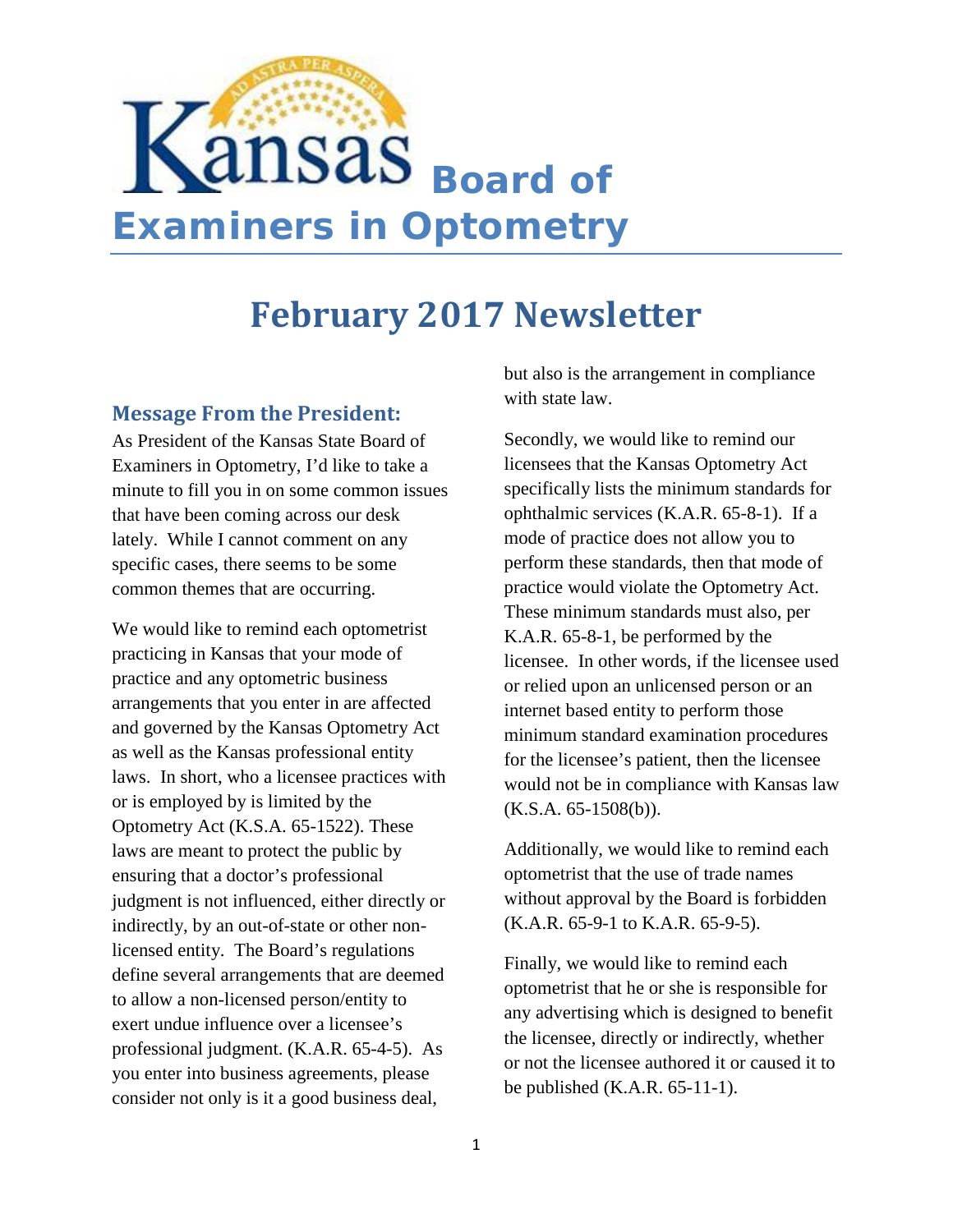I would encourage each of you to review the law. A copy of it is available on the Board's website: www.kssbeo.ks.gov. Our Board's charge is to protect to public by ensuring that the law is followed. *Ron Hansen, OD, KSSBEO President*

#### **Meet the New Board Member:**

*Gary Slimmer* grew up on a farm and graduated from Holton High School. He served in the U. S. Air Force for 4 years and flew on the B-52 Bomber. He graduated from Washburn Univ. with a Bachelor's Degree in Education and a Master's in Education Administration. He has taught and served as an elementary principal in public schools.

Mr. Slimmer was also a central office education administrator for SRS. He served as vice-chairman of the Governor's Commission on Autism for six years. He has been active in several community organizations and is currently the president of the Kansas Association of Retired School Personnel Foundation Board.

Mr. Slimmer is married to a retired elementary teacher and has two children and six grandchildren.

## **Board Basics**

Before becoming a member, I did not understand the Board of Optometry very well and it soon became obvious that I was not alone. To answer some of the questions that I have been asked over the last two years, I decided that reviewing the basics

would be helpful for everyone. To start with, what is the Board and what does it do? The best answer comes from the Governor's 2017 Budget Review and while short, there is a lot to absorb because below is everything that you need to know about the KSSBEO.

*The mission of the Kansas Board of Examiners in Optometry is to administer and enforce the provisions of Kansas Optometry Law so that the highest quality of eye health and vision care is provided to the citizens of Kansas.*

*The stated philosophy of the Kansas Board of Examiners in Optometry is that it will carry out its mission with the highest standards of ethics, accountability, efficiency, and openness. The Board further states that through vigorous enforcement of the law, it can ensure that qualified optometric practitioners provide the public with the highest quality of comprehensive eye health and vision care that is available to the citizens of Kansas.*

*The agency is governed by a five-member Board appointed by the Governor. Board members serve three-year terms and can be reappointed for up to three successive terms. KSA 74-1501 requires selection of four members of the Board after consideration of a list of four or more nominees submitted by the Kansas Optometric Association. One member is a representative of the general public and the remaining four board members must have been engaged in active practice of Optometry in Kansas for five years.*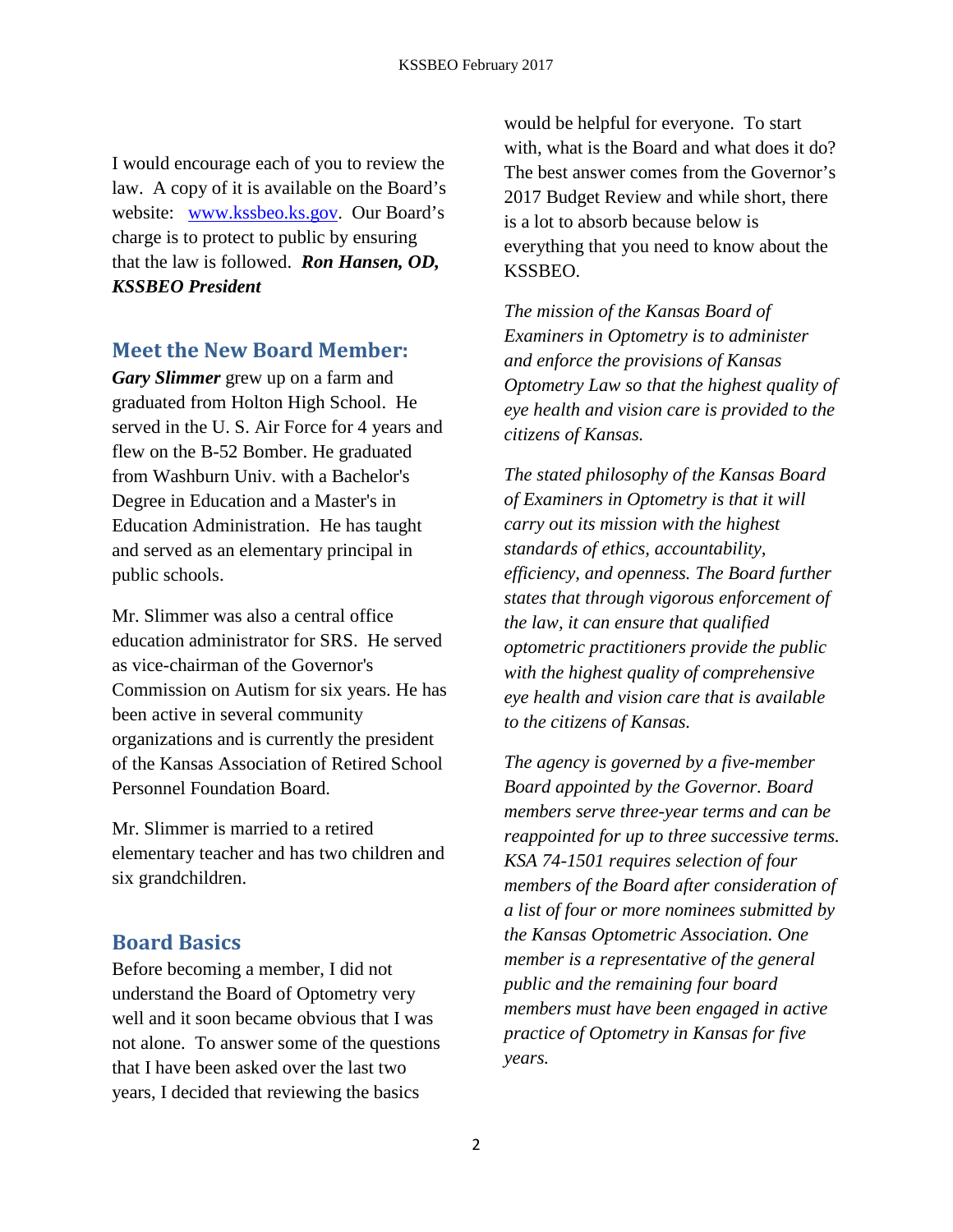*The Board performs its functions through a single budgeted program, the Administration and Regulation Program. Its functions include licensing and registration of all practicing optometrists in Kansas, testing new applicants by written and practical examination, and providing license verification to the public, primarily health insurance companies. From January 1 until May 31 of each year, the Board reviews the licenses of all optometrists. Each year, optometrists are required to acquire 24 hours of continuing education. The Board is empowered to suspend or revoke licenses, privately or publicly censure, or levy fines for improper practices.*

*The Board has the responsibility of administering a state licensing examination to new optometrists. In addition to passing the exam administered by the Board, an individual must be of good moral character and must have graduated from an accredited school or college of optometry to qualify as an optometrist in the State of Kansas.* 

Many out of state optometrists are surprised to learn that Kansas has its own licensing examination while most states do not. The reason is in the first sentence, the Board's mission is to ensure that "…the highest quality of eye health and vision care is provided to the citizens of Kansas." That one sentence explains the reasoning behind the majority of the Board's actions. The Board also performs a background check on all license applicants. The reason for that is found in the last paragraph; good moral character is a qualification for taking the examination. You may not realize this, but every license is audited at every renewal, i.e. the audit rate is 100%. Why? That answer is in the fourth paragraph, "…the Board reviews the license of all optometrists" and "all" means all.

Becoming a Board member has helped me to understand the reasoning behind these things, but you should not have to become a member to learn this lesson. Just remember that the Kansas legislature has written a well-defined optometry act and that is the key to what the Board is and what it does. Be glad that you practice in a state with this; it is better to have a well-defined act than one that is not. *Gerard Lozada, O.D. KSSBEO Vice President*

#### **Email Address**

Be sure to keep your email address updated. The Board only sends out electronic renewal notices. The Board will only mail you *AFTER* the expiration date of your license if you have not renewed. But by that time, your renewal fee has increased by \$500 to \$950 for two years.

Add [KSSBEO@ks.gov](mailto:KSSBEO@ks.gov) to your email contact list. This will ensure that you will receive all the Board's emails.

When you do update your email address online, please email the Board office at [kssbeo@ks.gov](mailto:kssbeo@ks.gov) to ensure that you keep receiving the emails from the Board.

# **Like Us Facebook**

KSSBEO is now on [Facebook.](https://www.facebook.com/KSSBEO/)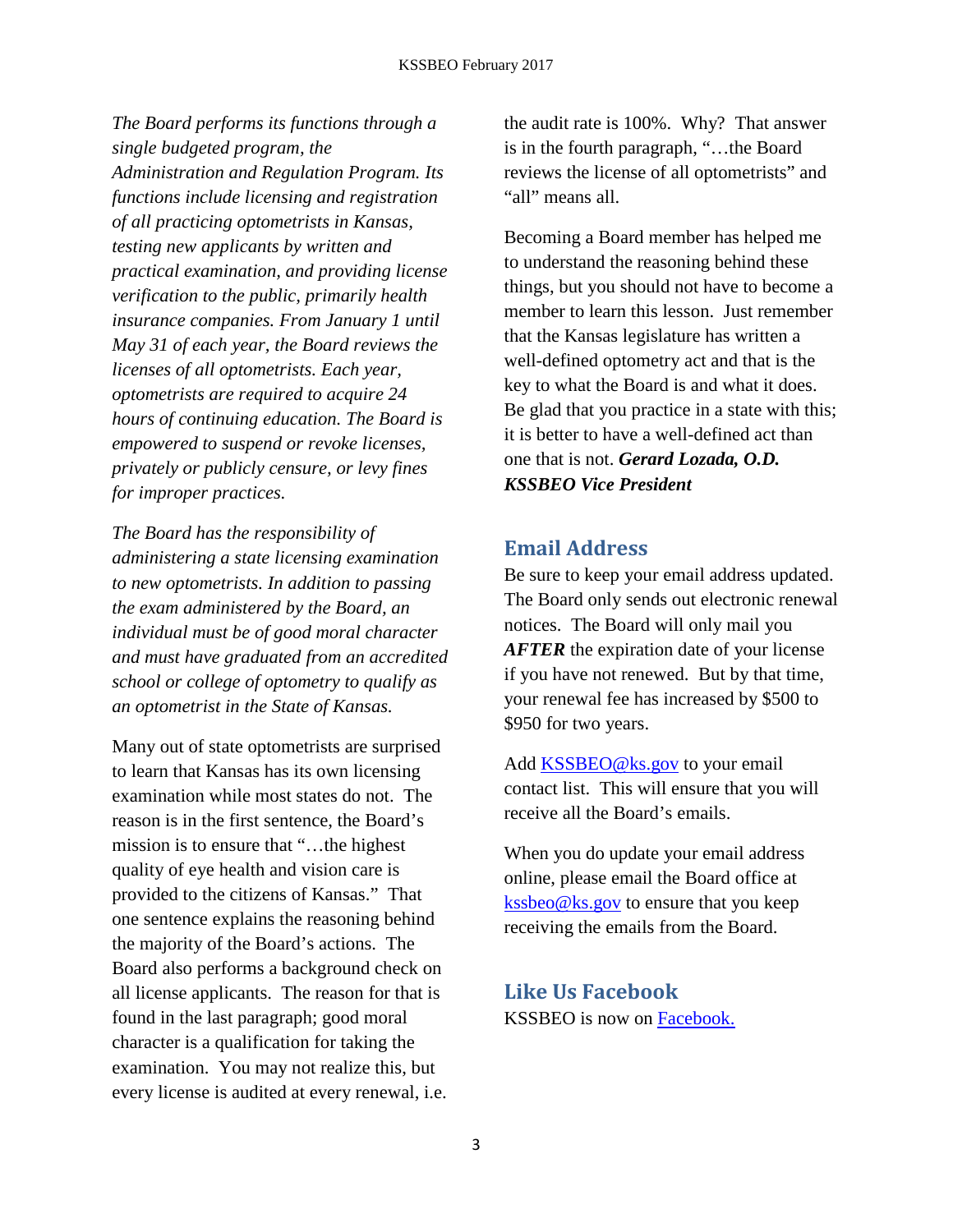## **Trade Names:**

If you are practicing under any name other than your own, followed by OD or Optometrist, you are practicing under a trade name. Trade names must be approved by the board.

A few other reminders about trade names:

- 1. They are non-transferable. If you purchase a practice and want to use the same name, you must obtain Board approval.
- 2. They are location specific if you add locations or change locations, you must obtain Board approval.
- 3. If you do not use the trade name for six months, you must get it reapproved.

Be sure to check the Approved and Disapproved Trade Name lists on the Board's website prior to submitting a trade name for approval.

For the complete regulations concerning trade names, please refer to K.A.R. 65-9-1 to 65-9-5.

## **Updating your Record Online**

Per K.S.A. 65-1509, you are required to notify the Board in writing any changes in location or practice. You can now do that [online](https://www.accesskansas.org/ssrv-optometry/login.html) or you can always mail/fax/email the updated information to the Board office.

*This should be done every time there is a change not just during renewals. You should also keep your malpractice insurance updated as well.*

The Board office does get inquiries from patients looking for their optometrists. We cannot help them if our information is not up to date.

Be sure to list all ODs that are at your practice location. If you need license numbers of your co-workers to complete, please contact the Board office.

## **Non-COPE Continuing Education**

You just ran your OETracker report from ARBO and you see *Non-COPE* CE. You panic – Do you not get credit for those hours? The answer is yes. KSSBEO has been assigning KS ID's to all non-COPE CE that they approve. ARBO will not enter any non-COPE CE unless it has been assigned an ID from KSSBEO. This ID consists of the year, followed by a number, followed by a two letter category code – GO, PH, or PM. (KS2016-14-PH for example)

## **Continuing Education**

You are required to have 24 hours of CE each year. The year runs June  $1<sup>st</sup> - May$ 31<sup>st</sup>. If you attend a conference at year end – the hours that you earn on May  $31<sup>st</sup>$  will count towards the current year and the hours earned after June 1<sup>st</sup> will count towards the following year.

If you subscribe to the OETracker, ARBO will enter your CE into the tracker for you. Once the hours are entered into the OETracker, they will automatically be downloaded into the Board's database. If all your hours are in the OETracker, then at renewal time you will not need to submit any certificates to the Board office.